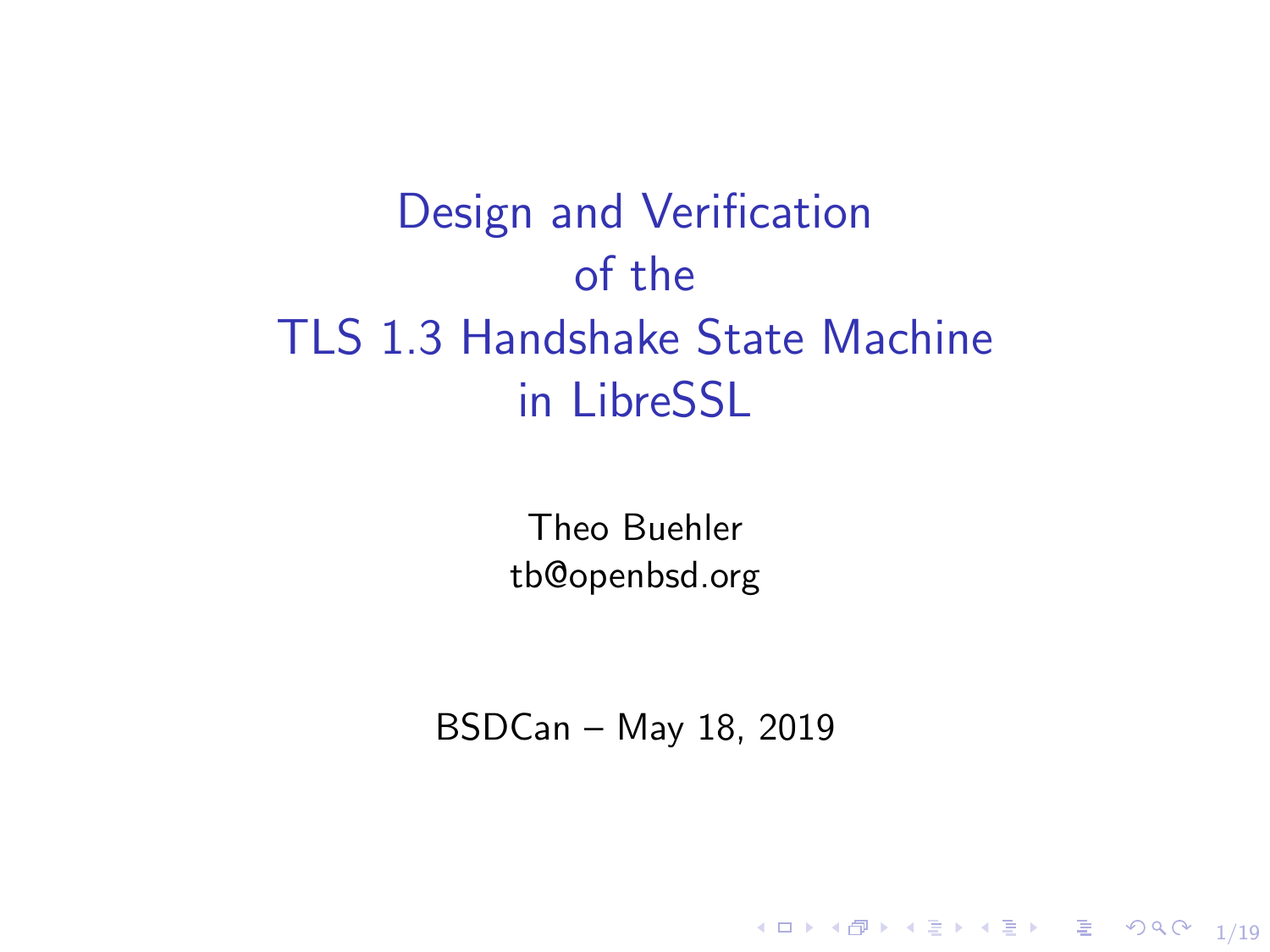## TLS Basics

TLS stands for Transport Layer Security. Successor of the SSL (Secure Socket Layer) protocol.

Client wants to connect to a server.

- $\blacktriangleright$  Establishes a connection
- $\triangleright$  Negotiates connection with server (TLS handshake)

4 ロ ▶ 4 레 ▶ 4 로 ▶ 4 로 ▶ 그로 → 9 Q Q → 2/19

- $\blacktriangleright$  Application data
- $\blacktriangleright$  End of connection

We will take a closer look at the handshake later on.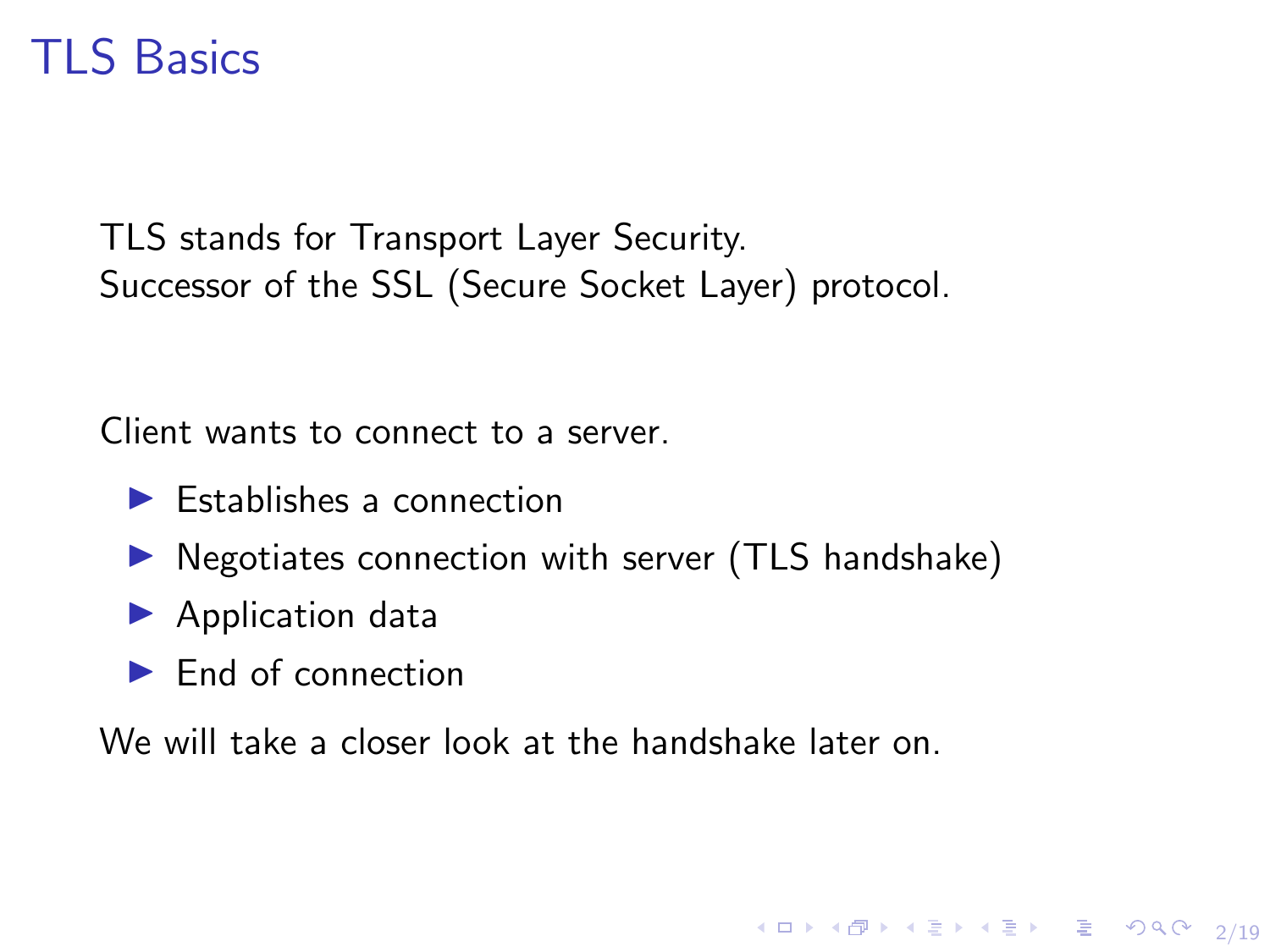# **History**

SSL protocol developed in the mid nineties by Netscape.

#### $\blacktriangleright$  Legacy versions:

- $\triangleright$  SSL 1.0 (never released)
- $\triangleright$  SSL 2.0 (1995–2011)
- $\blacktriangleright$  SSL 3.0 (1996–2015)
- $\blacktriangleright$  TLS 1.0 (1999–2020?)
- $\blacktriangleright$  TLS 1.1 (2006–2020?)

 $\blacktriangleright$  Current versions:

 $\blacktriangleright$  TLS 1.2 [RFC 5246](https://tools.ietf.org/html/rfc5246) (2008), refined in [RFC 6176](https://tools.ietf.org/html/rfc6176) (2011).

4/ 미 ▶ 4/ 레 ▶ 4/ 로 ▶ 4/ 로 ▶ 2 로 → 9/ 여 0 - 3/ 19

 $\blacktriangleright$  TLS 1.3 [RFC 8446](https://tools.ietf.org/html/rfc8446) (2018).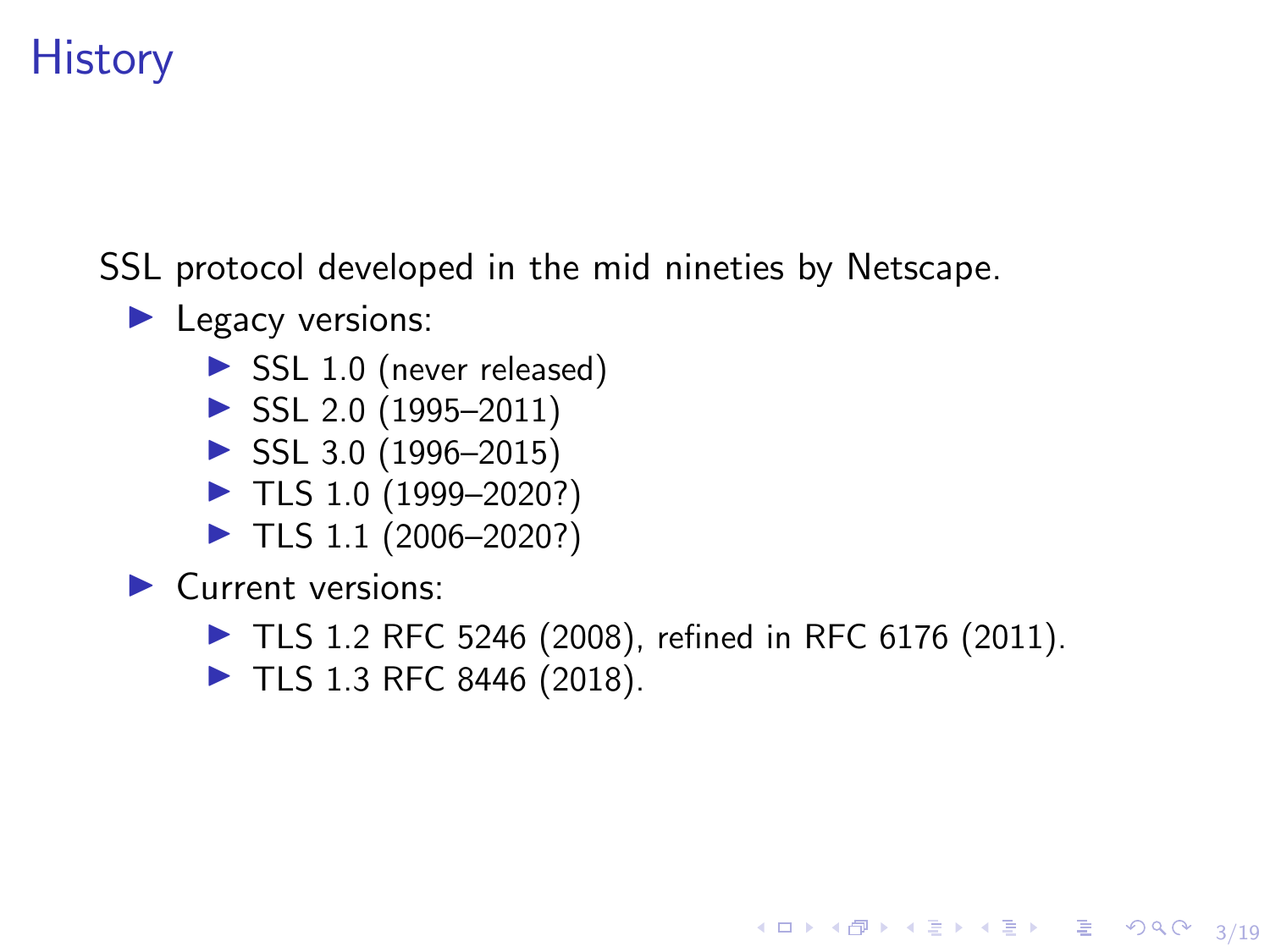## TLS 1.2 vs TLS 1.3

TLS 1.2 is still fine.

TLS 1.3 brings some improvements:

- $\blacktriangleright$  Legacy algorithms removed
- $\triangleright$  Better elliptic curve support (no point format negotiation)

4/19 → 4/19 → 4/19 → 4/19 → 4/19 → 4/19

- $\blacktriangleright$  Forward secrecy
- $\triangleright$  Optimized handshake state machine
- $\blacktriangleright$  Much more...

Summary: improved cryptography and performance.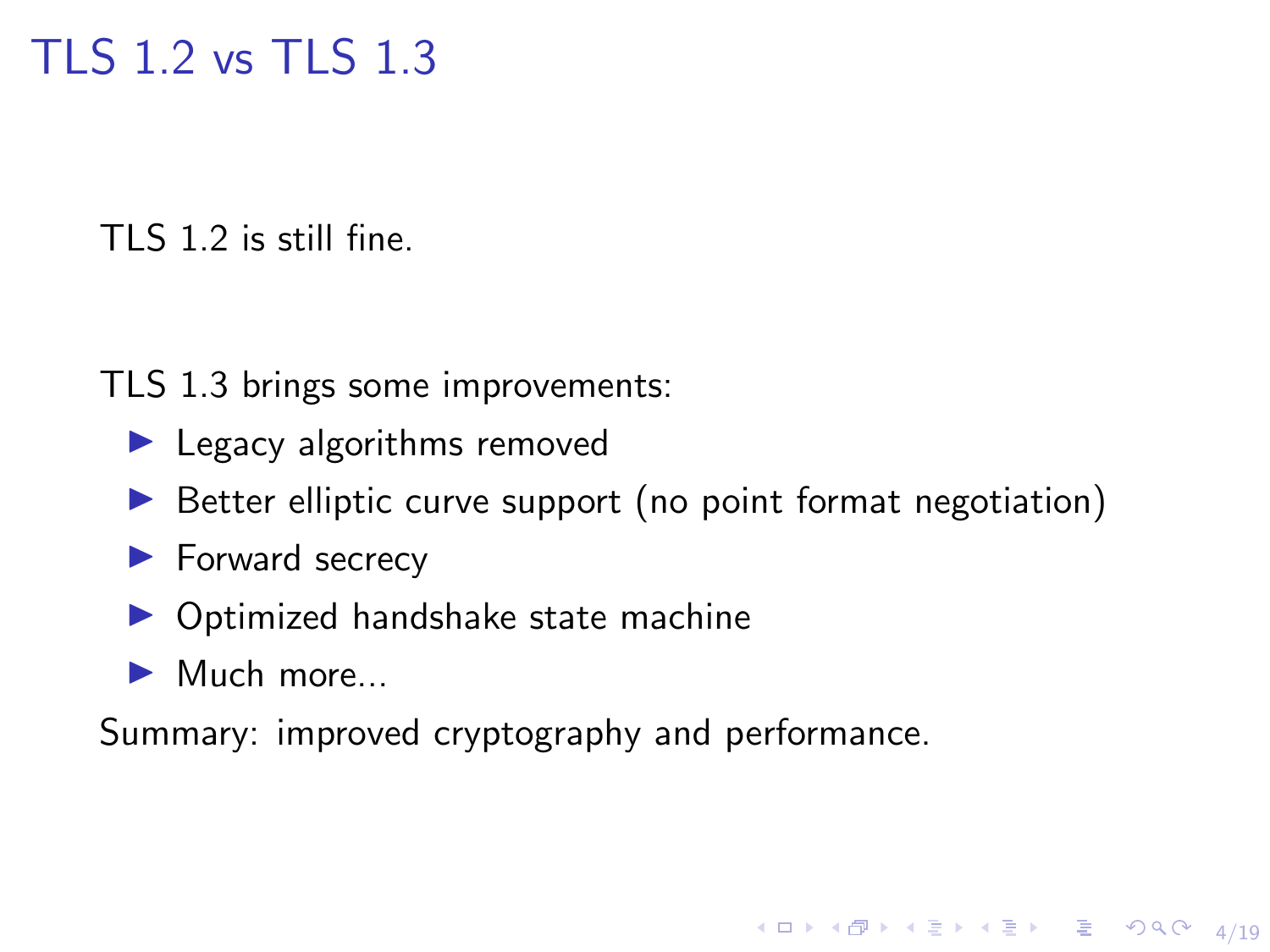## The TLS 1.2 handshake

The TLS 1.2 handshake takes two full round trips:

- 1. Client initiates handshake: ClientHello.
- 2. Server responds: ServerHello, Certificate, ServerKeyExchange, ServerHelloDone

4 ロ ▶ 4 레 ▶ 4 로 ▶ 4 로 ▶ 그로 → 9 Q O + 5/19

- 3. Client responds: ClientKeyExchange, ChangeCipherSpec, Finished
- 4. Server finishes up: ChangeCipherSpec, Finished

This usually takes 300 – 500 milliseconds.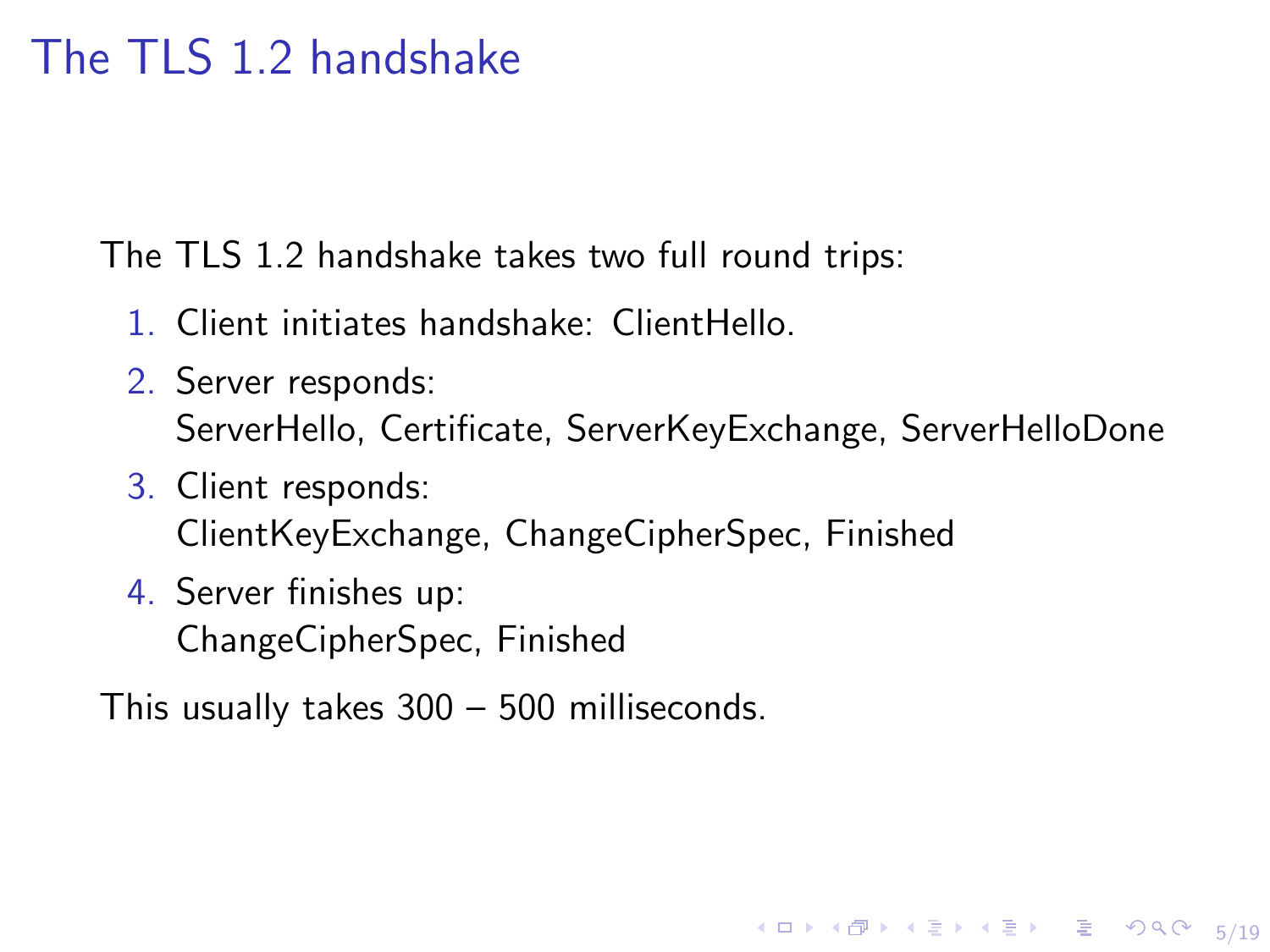The TLS 1.3 handshake takes only one round trip:

- 1. The ClientHello includes the client key exchange.
- 2. Server sends ServerHello, Certificate, CertificateVerify, ServerFinished.

4 ロ ▶ 4 레 ▶ 4 로 ▶ 4 로 ▶ 그로 → 9 Q O + 6/19

3. Client sends ClientFinished

Takes about 200 – 350 milliseconds.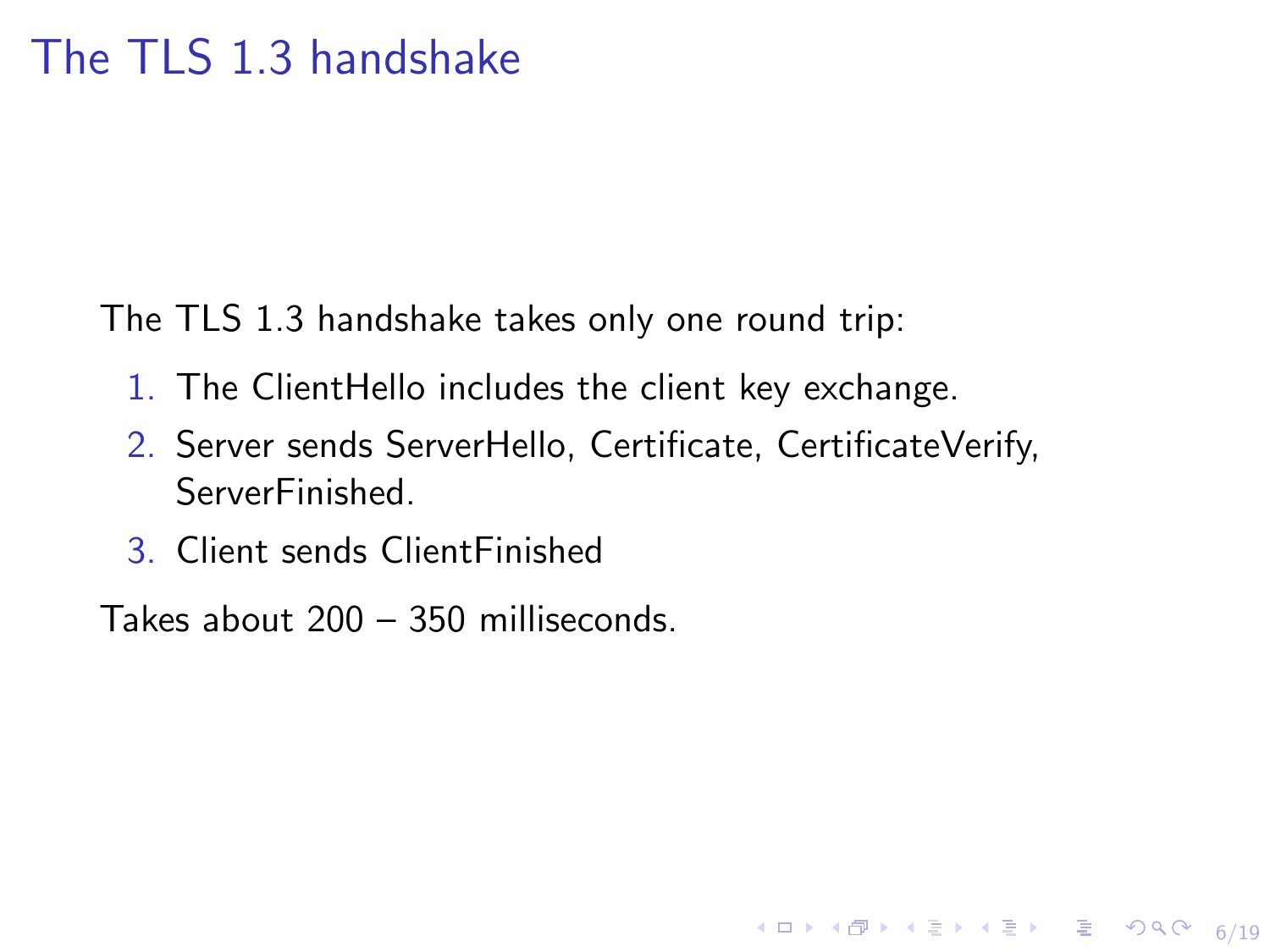## Visualization



4 ロ → 4 레 → 4 리 → 4 리 → 1 리 → 19 리 리 리 리 리 리 리 리 리 리 리 키 기<br>4 ロ → 4 레 → 4 리 → 4 리 - 리 리 리 리 리 리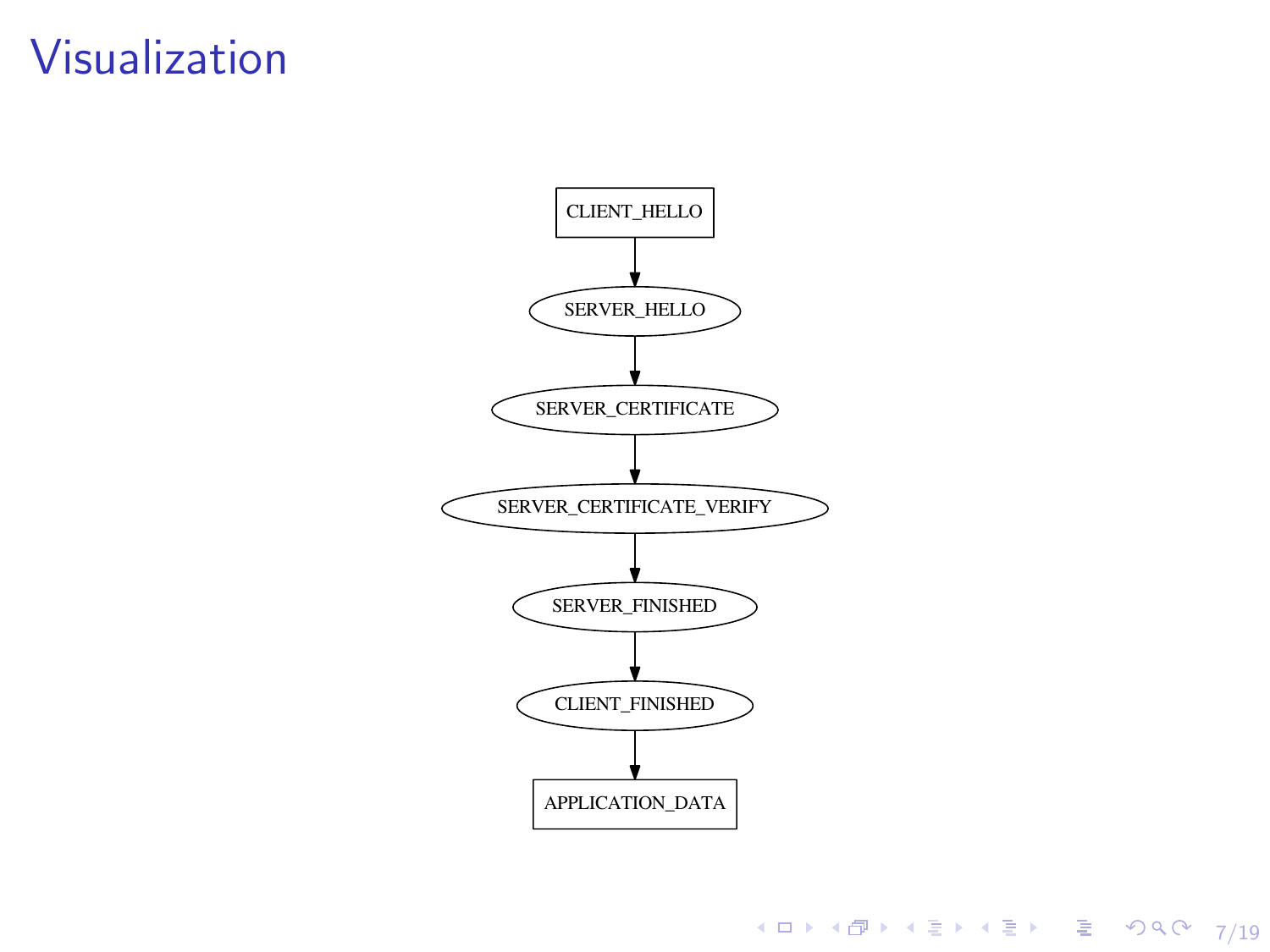### Basic design of the state machine

Fundamental observation: while the RFC's state machine has a loop, it can be modeled on a directed acyclic graph (DAG).

4 ロ ▶ 4 레 ▶ 4 로 ▶ 4 로 ▶ 그로 → 9 Q O + 8/19

Therefore it is possible to enumerate all legal paths.

Linearized in a static table.

Design based on s2n's state machine.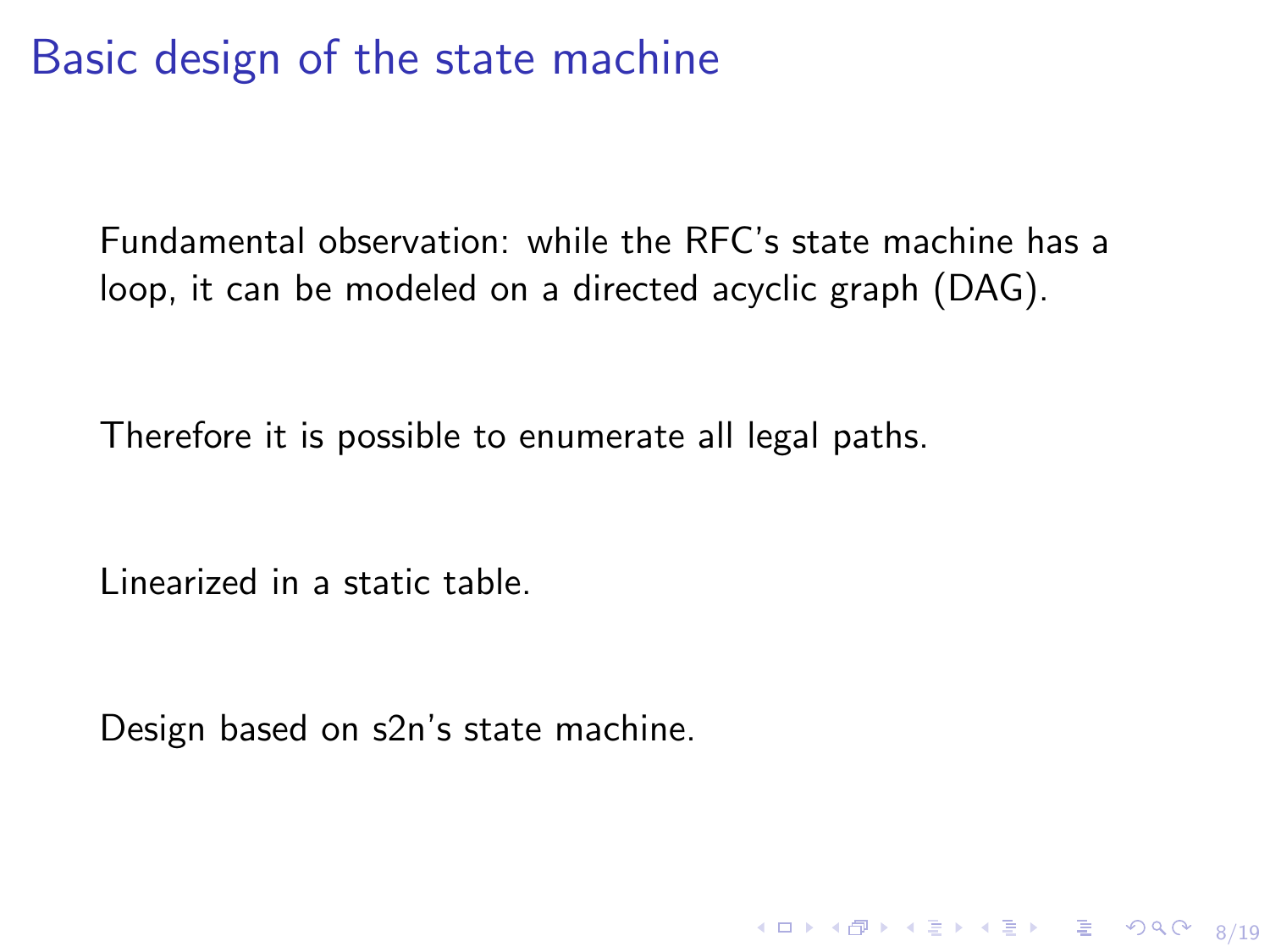## Main property

At every point we know what message comes next and we can call a specialized handler.

Almost... After the encrypted extensions there is no way to know whether the server will send a certificate request or a certificate message. Needs an ugly workaround.

By design, we are safe from out-of-order messages (cf. libssh).

4 ロ ▶ 4 레 ▶ 4 로 ▶ 4 로 ▶ 그로 → 9 9 0 0 9/19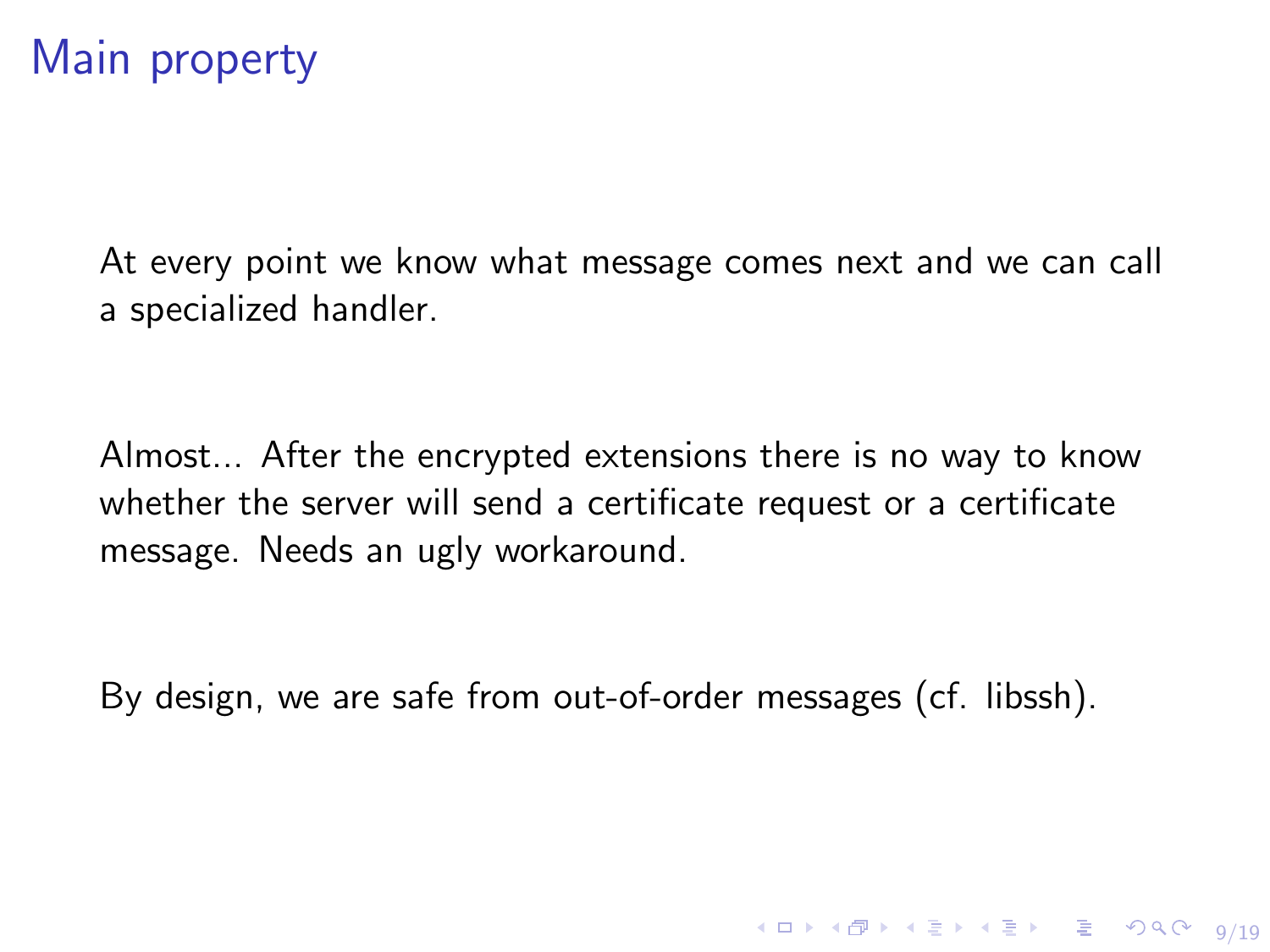### The message types

} ;

#### enum  $tls13$  message type { INVALID , CLIENT HELLO , SERVER\_HELLO, CLIENT HELLO RETRY , . . .

APPLICATION\_DATA, TLS13\_NUM\_MESSAGE\_TYPES,

10/19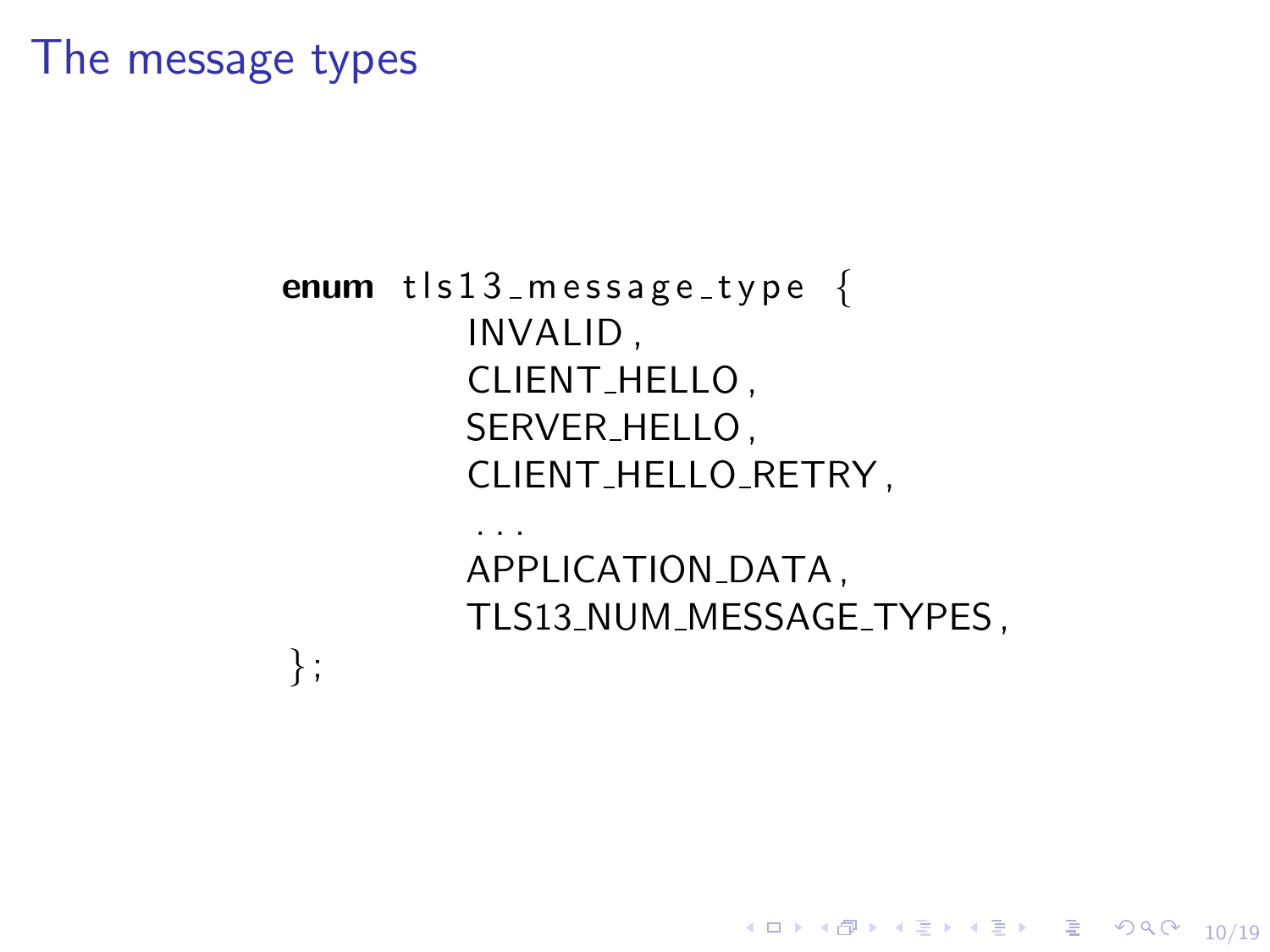### The handshake actions

Every message type has an associated action:

```
struct tls13_handshake_action {
         u \in \mathbb{R} 1 hand shake type;
         uint8_t sender;
         uint8_t handshake_complete;
         uint8_t preserve_transcript_hash;
         int (*send) (struct tls13_ctx *ctx);
         int (*sent) (struct t|s13_ctx *ctx);
        int (*recv) (struct tls13_ctx *ctx);
} ;
```
1日 N 1日 N 1 리베 1 리베 1 리베 1 리베 1 기<br>11/19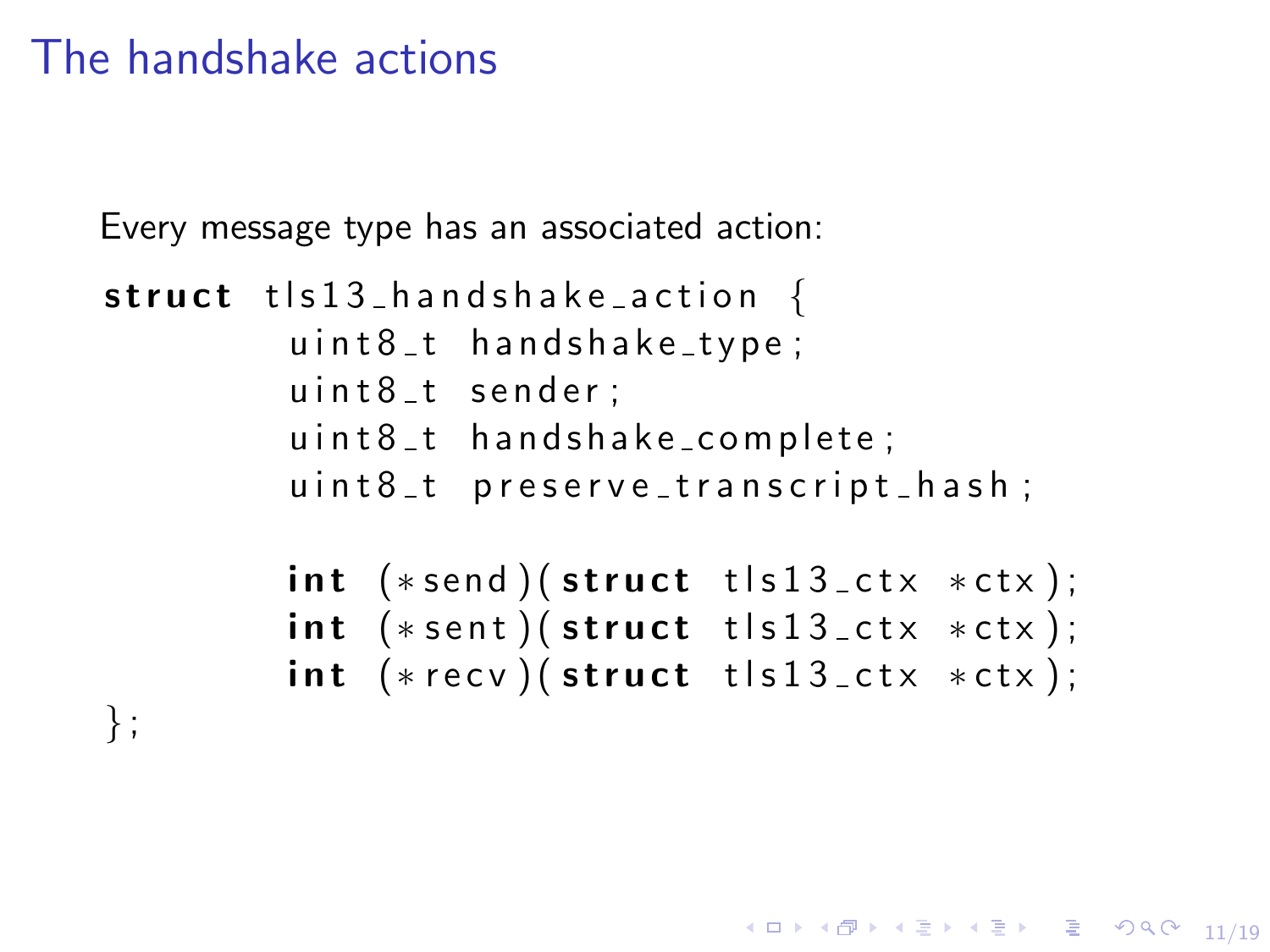### Example:

#### $[CLIENT_HELLO] = {$  $h$  h and shake type = TLS13 MT\_CLIENT\_HELLO,  $s$  sender = TLS13\_HS\_CLIENT,  $send = tls13$ -client-hello-send,  $recv = tls13$ <sub>-</sub>client hello-recv, } ,

10→ 1日→ 1월→ 1월→ 1월 1990 12/19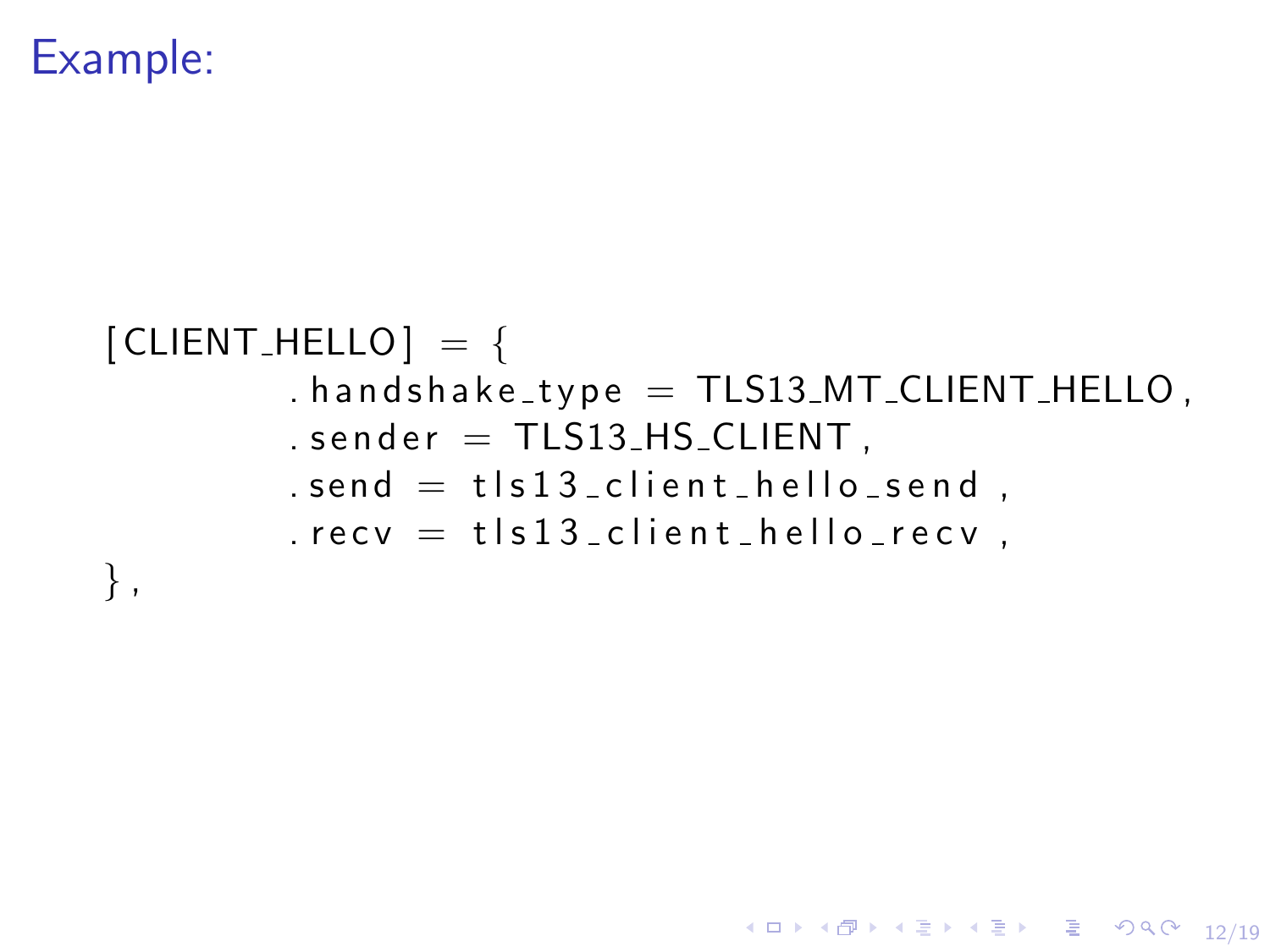The handshakes table

. . .

```
enum tls13 message type handshakes \lceil \rceil[TLS13_NUM_MESSAGE_TYPES] = \{. . .
         [NEGOTIATED | WITHOUT_CR] =CLIENT HELLO ,
                  SERVER HELLO ,
                  SERVER ENCRYPTED EXTENSIONS ,
                  SERVER CERTIFICATE ,
                  SERVER CERTIFICATE VERIFY ,
                  SERVER FINISHED ,
                  CLIENT FINISHED ,
                  APPLICATION DATA ,
         } ,
```
10 → 11日 → 11目 → 11로 → 11로 → 90,0 → 13/19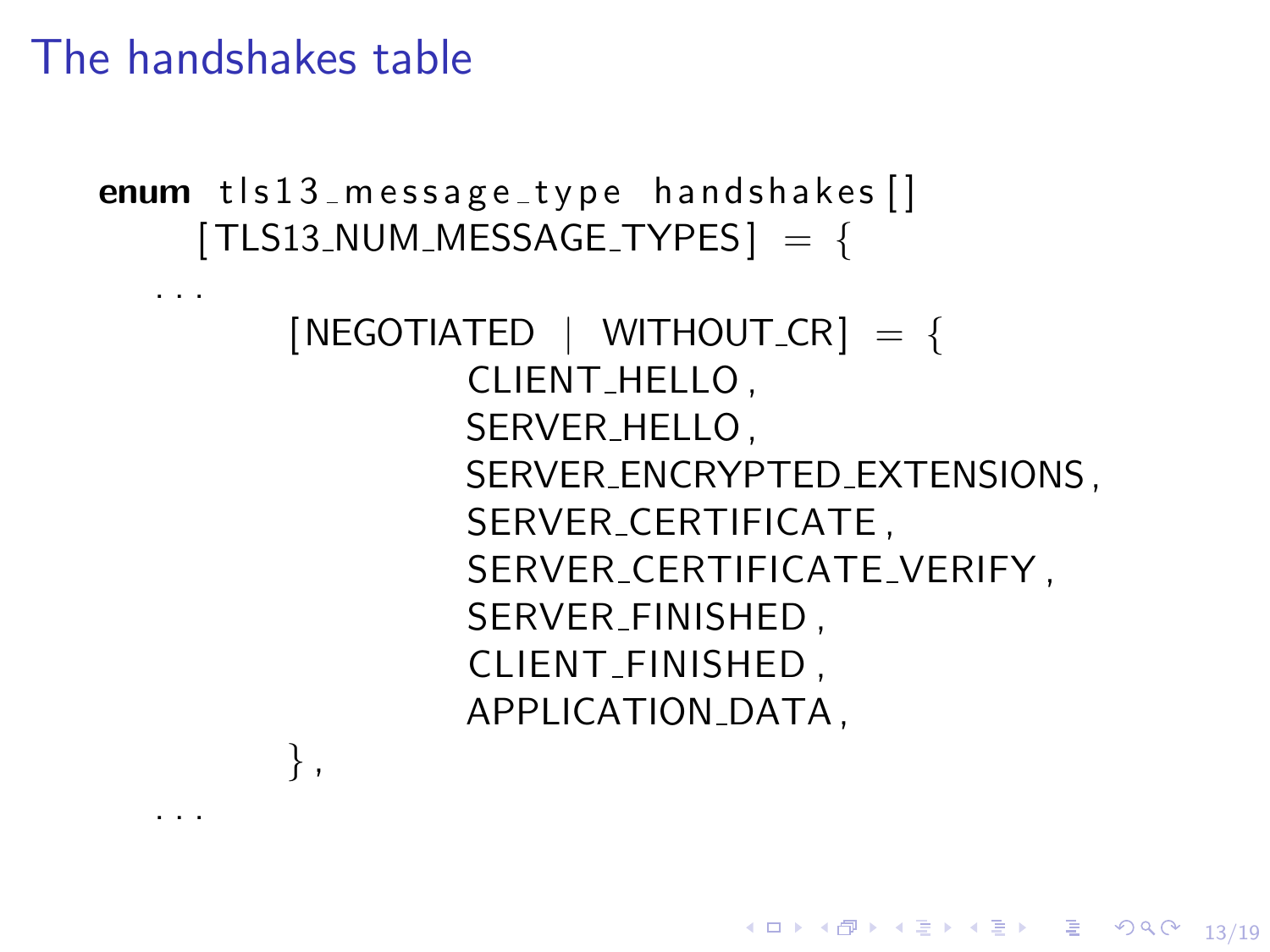Advancing the state machine

```
Simply increment a value:
```

```
i n t
t ls 13 h a n d s h a k e a d v a n c e _ s t a t e _ m a c h i n e
     (\text{struct } t | s13_cctx *ctx)
{
           if (++ctx->handshake_stage.message_number
               >= TLS13 NUM MESSAGE TYPES )
                     return 0:
```
14/19 14/19 14/19 14/19 14/19 14/19

```
return 1:
```
}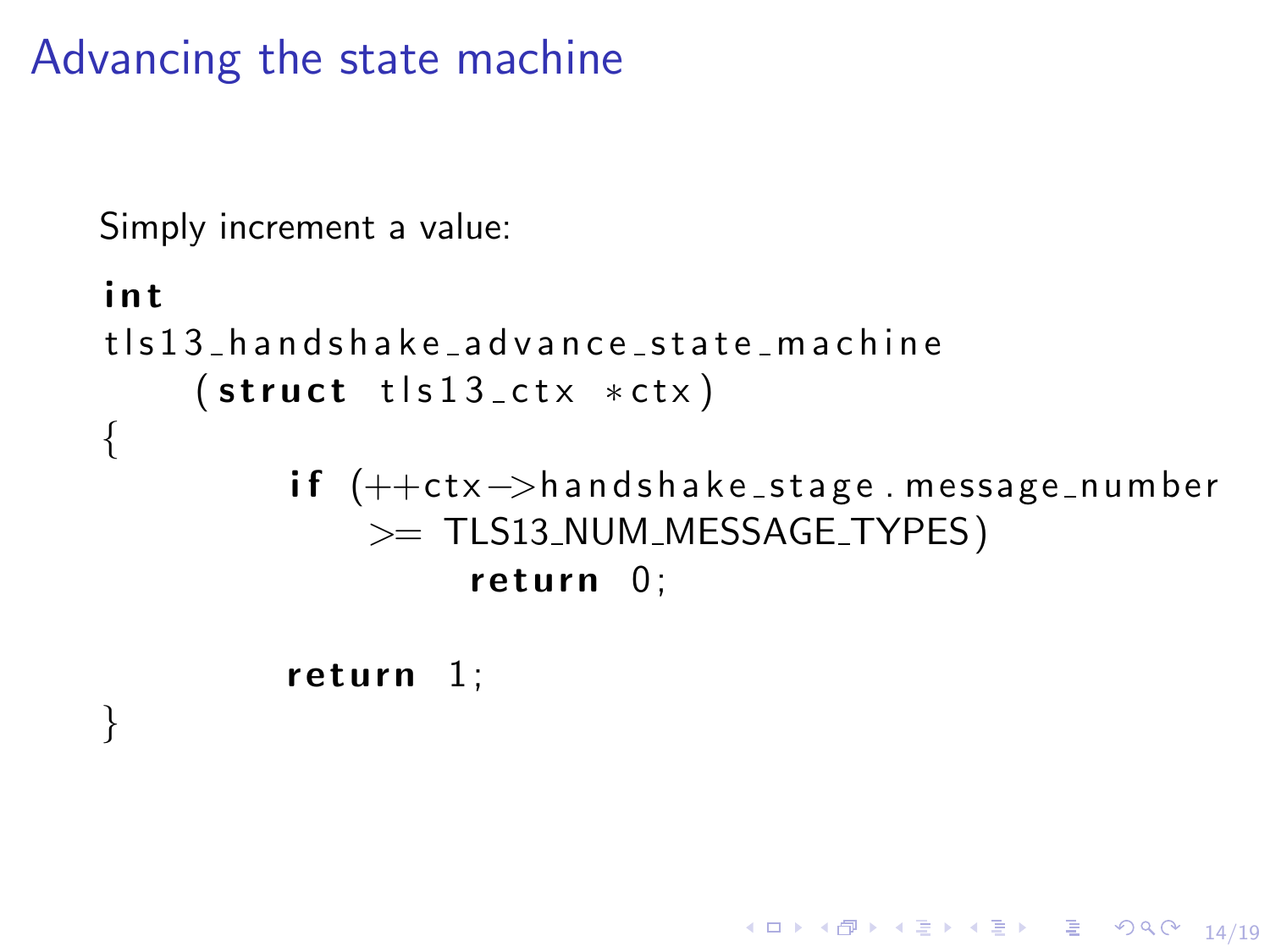The handshakes table is generated by code in the regress test.

10 H 1 1 마 시 리 H 시 리 H - 리 - 히 이 이 이 - 15/19

\$ cd /usr/src/regress/lib/libssl/handshake \$ make print

Tests are run daily by bluhm@ on his regress machines.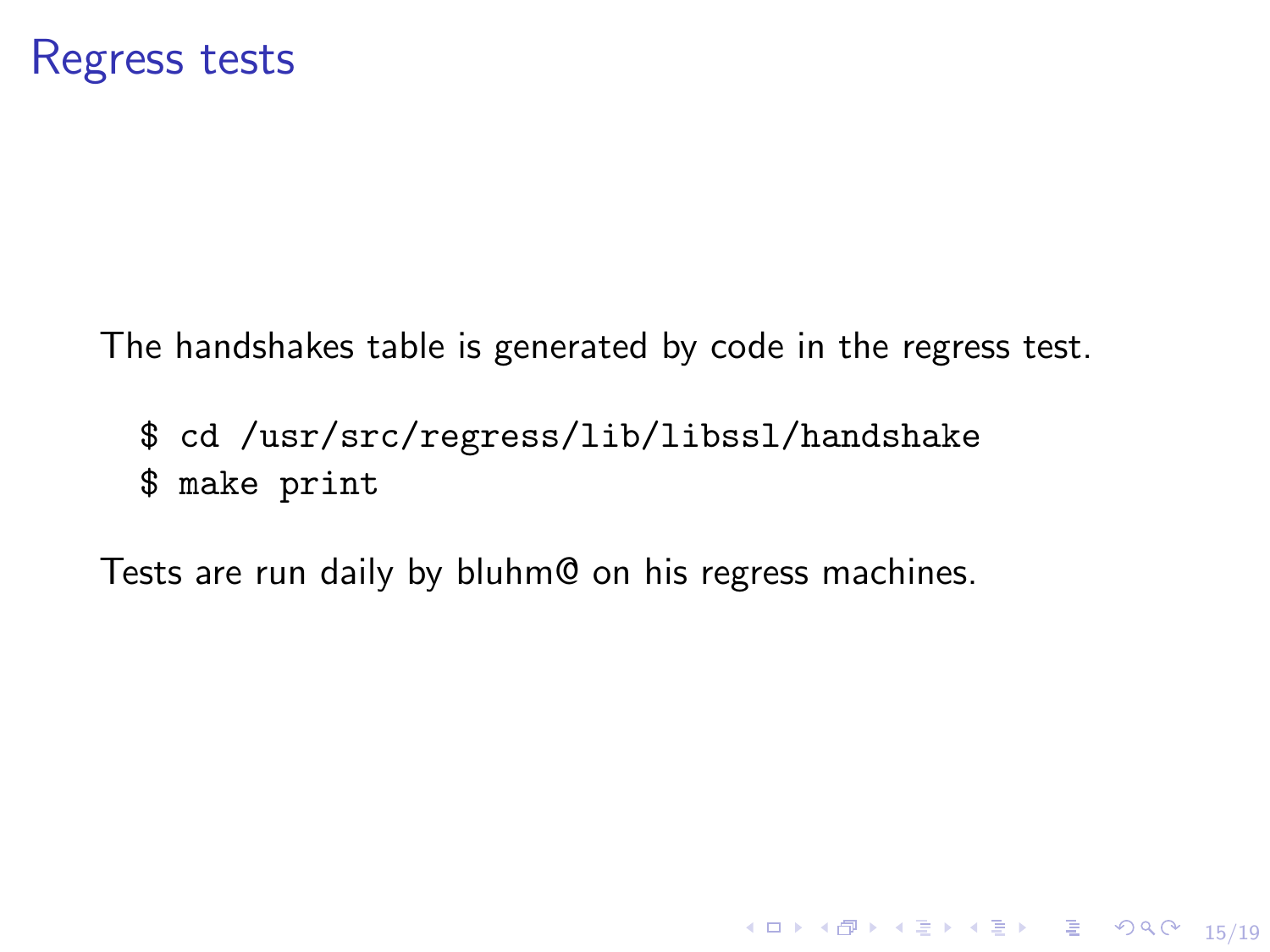Regress target to generate graphics in various formats. Uses the math/graphviz package (thanks, edd@).

16/19

\$ cd /usr/src/regress/lib/libssl/handshake

- \$ doas pkg\_add graphviz
- \$ make handshake.png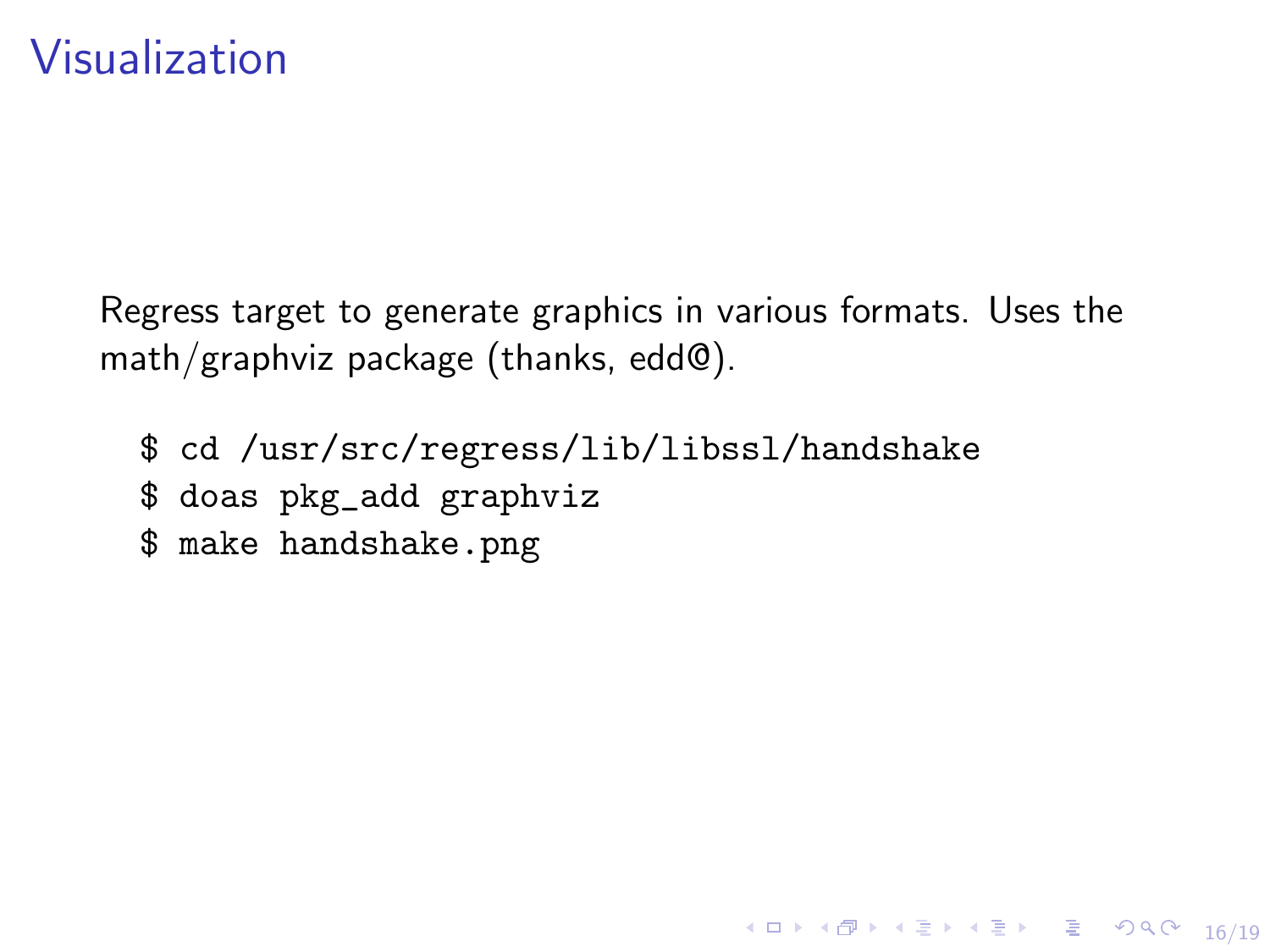### References

- $\blacktriangleright$  [RFC 8446](https://tools.ietf.org/html/rfc8446)
- ▶ [A Detailed Look at RFC 8446](https://blog.cloudflare.com/rfc-8446-aka-tls-1-3/)
- $\triangleright$  Source code: [lib/libssl,](https://cvsweb.openbsd.org/src/lib/libssl/) [regress/lib/libssl/handshake](https://cvsweb.openbsd.org/cgi-bin/cvsweb/src/regress/lib/libssl/handshake/)

10→ 1日→ 1월→ 1월→ 1월 1990 17/19

 $\blacktriangleright$  Tweet thread by Colm MacCárthaigh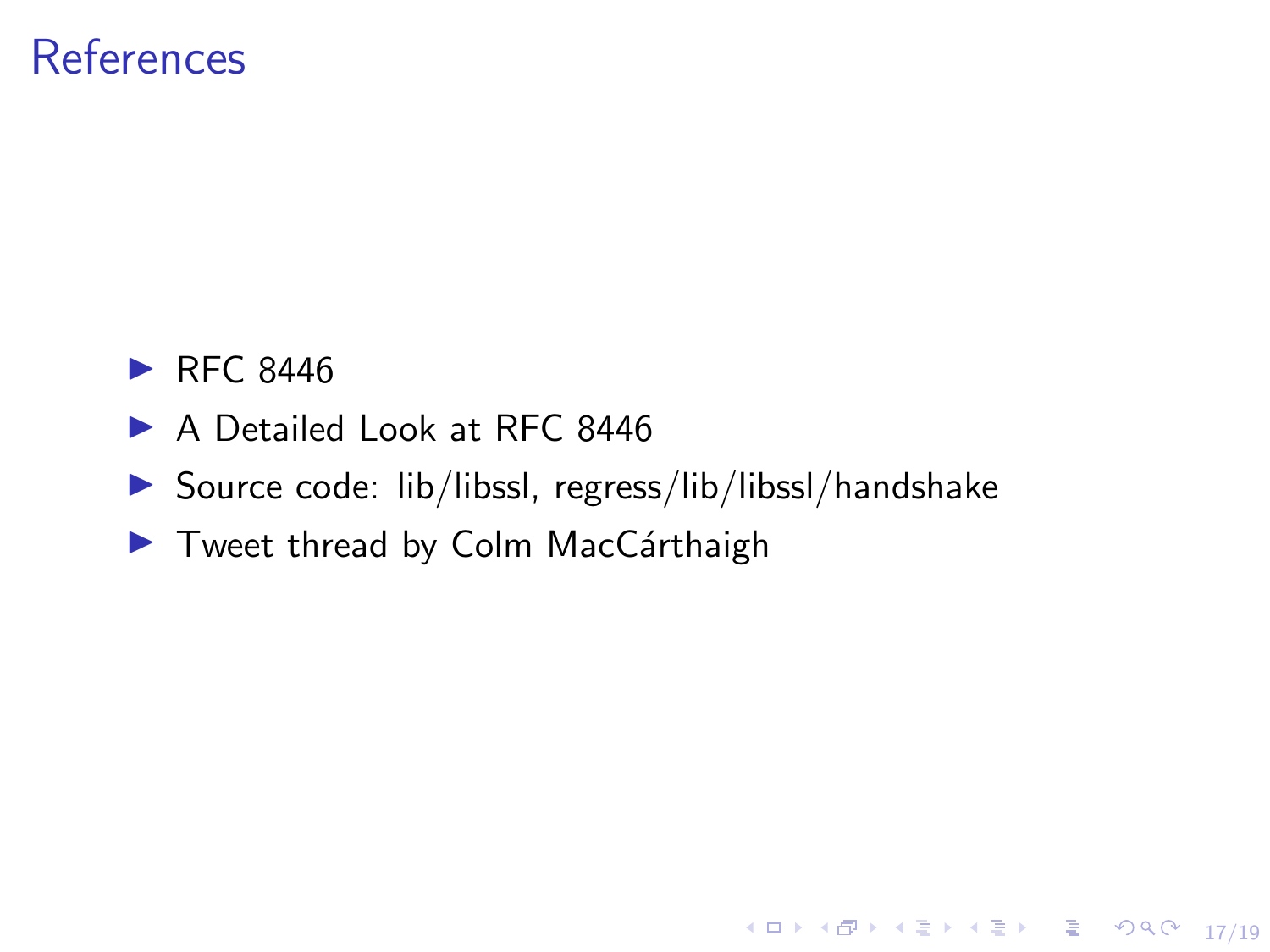# Status of TLS 1.3 in LibreSSL

About 60% there.

The client side is mostly done

Work on the server side has not yet started

18/19 18/19 18/19 18 12 14 15 14 15 16 17 18 18 18 19